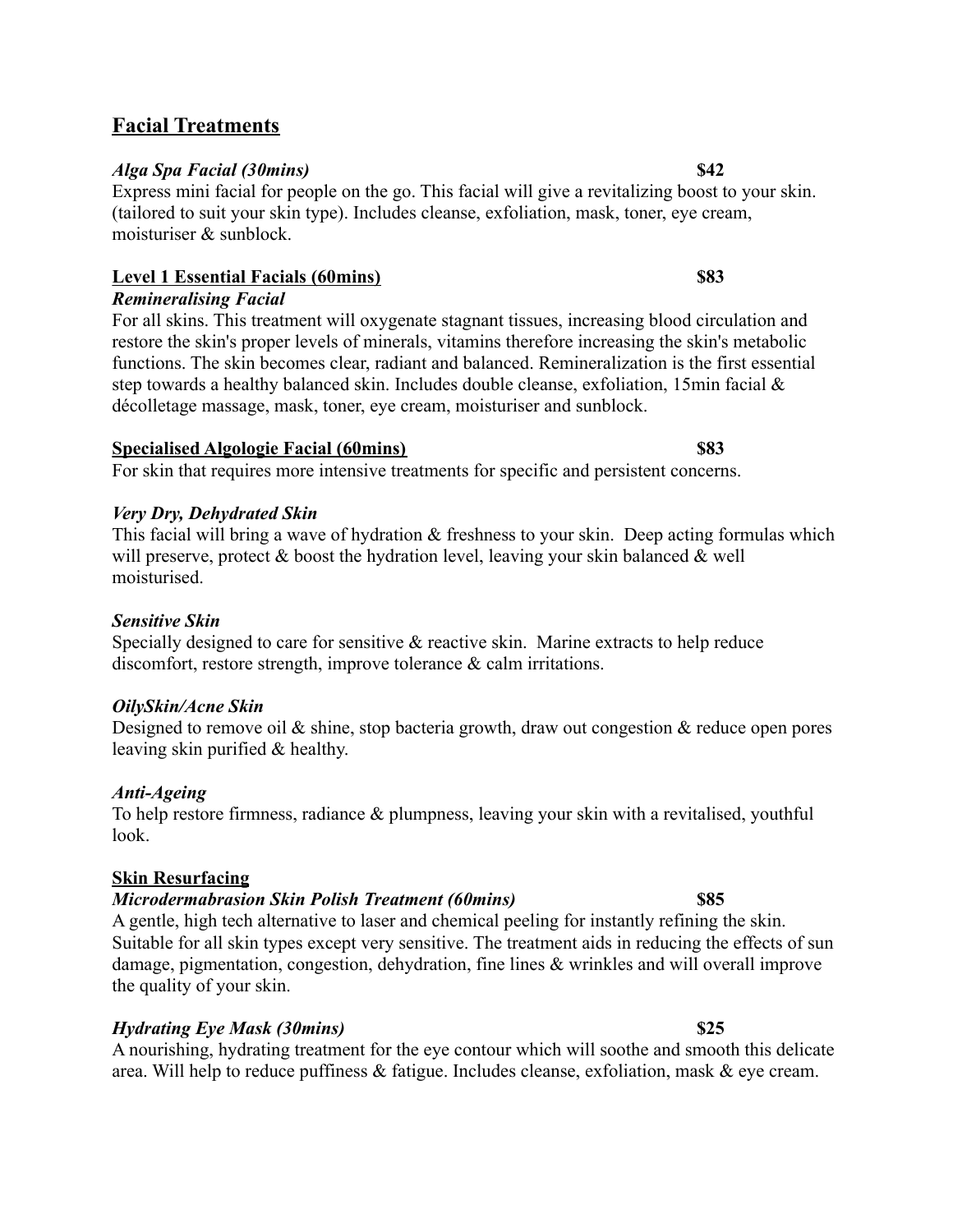## *Neck & Decolletage Firming Treatment (30mins)* **\$30**

This firming treatment replenishes the devitalised skin on the neck & décolletage and will restore elasticity and firmness.

### **Body Treatments – Body Polish**

Aromatic body scrub containing natural sea salt & essential oils which will soften, smooth, re-energise and instantly polish your skin. Followed by a gentle moisturising massage. Total bliss! *Full Body (60mins)* **\$65**

| ພບພ         |
|-------------|
| <b>\$30</b> |
| \$25        |
| <b>\$30</b> |
|             |

### **Spray Tanning**

| Velocity by Vani-t $-1$ hour Express Tan, luscious, natural looking tan. |             |
|--------------------------------------------------------------------------|-------------|
| Full Body                                                                | <b>\$32</b> |
| Full Body (4 sessions pre-paid)                                          | \$112       |

## **Hand & Foot Care**

| Spa Pedicure (60mins)                                                                                 | <b>\$55</b> |
|-------------------------------------------------------------------------------------------------------|-------------|
| Manicure (60mins)                                                                                     | \$50        |
| This deluxe treatment will invigorate $\&$ refresh those tired hands and feet. Includes cuticle care, |             |
| tile buff soak exfoliation with sea salt scrub relaxing massage finishing with polish of your         |             |

file, buff, soak, exfoliation with sea salt scrub, relaxing massage, finishing with polish of your choice.

### *Mini Manicure or Pedicure* **\$33** Cuticle care, filing & shaping of nails, buff, shine & polish of your choice. Nail Polish Application

## *Nail Polish Application* **\$15**

Fingers or Toes

## *Revitalising Hand or Foot Scrub* **\$15**

A stimulating sea salt scrub to buff away rough dry skin followed by a gentle massage/or mask to energise & soften your hands or feet. A great add on to any treatment.

### **Henna Brows \$50**

Looking for a new life on brows. For a more defined and sculptured finish, deeper and longer lasting colour on skin and brow hairs. Henna brows is a semi permanent brow colour lasting up to 4-6 weeks on brow hairs and up to 2 weeks as a skin stain. (60mins)

| <b>Tinting</b>                 |             |
|--------------------------------|-------------|
| Eyelash Tint                   | \$20        |
| Eyebrow Tint                   | <b>S15</b>  |
| Lash & Brow Tint with Brow Wax | <b>\$47</b> |